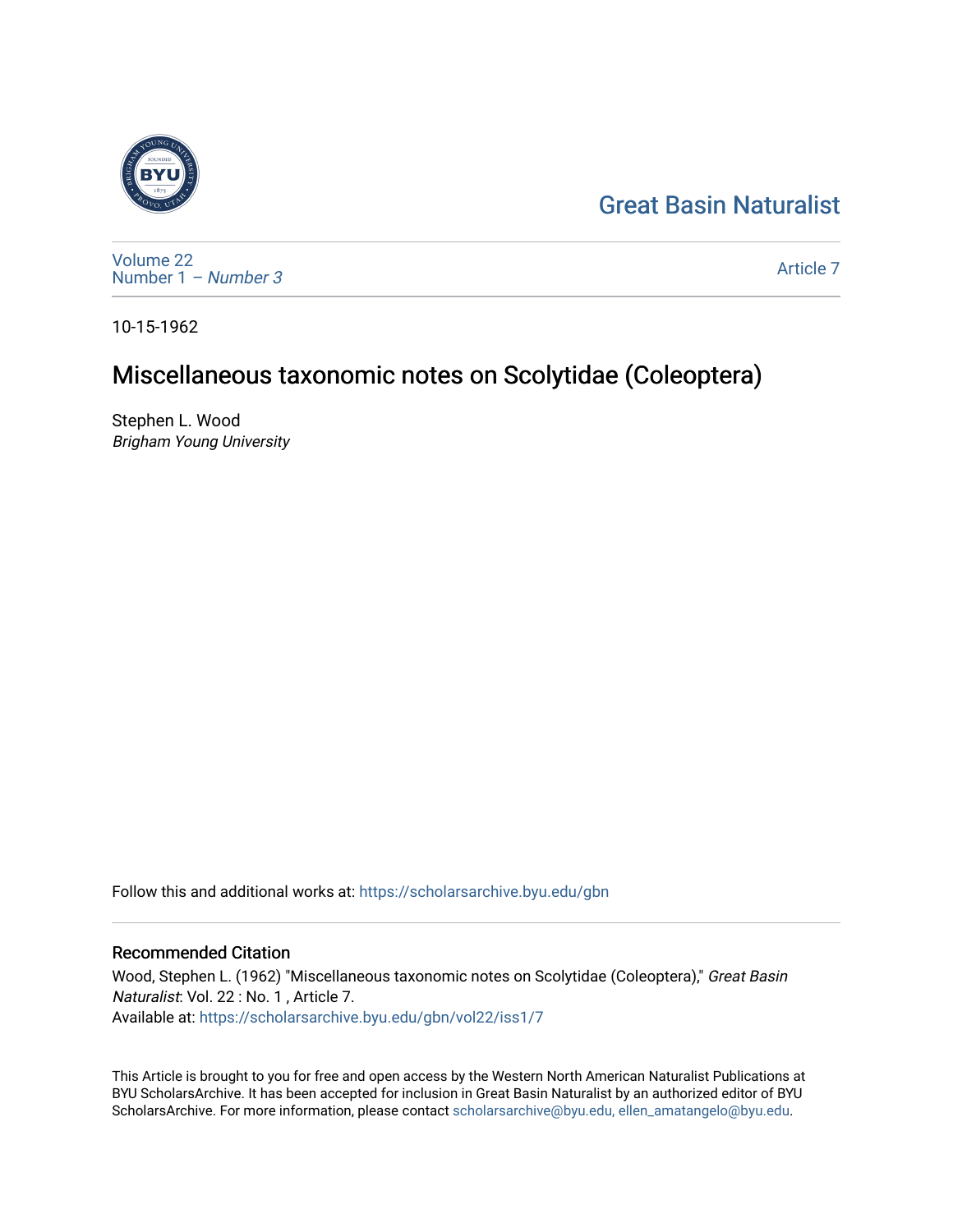# MISCELLANEOUS TAXONOMIC NOTES ON SCOLYTIDAE (COLEOPTERA)

#### Stephen L. Wood'

While reviewing references for a study of bark beetle (Scolytidae) genera, <sup>a</sup> number of generic homonyms were discovered. Because six of them are preoccupied and have no subgeneric or synonymous names available for use, new names are proposed below. In addition, new synonymy involving twelve species and the descriptions of three species new to science are included. The new species include: Scolytus obelus from the western United States; and Conophthorus mexicanus and Pityophthorus islasi from Mexico. The two Mexican species are included here in order to make names available for the research of Sr. Federico Islas.

## Cryptulocleptus, new name

It has been noted that the genus Cryptocleptes Blackman (1920, Mississippi Agric. Expt. Sta. Tech. Bull. 9:51) is <sup>a</sup> junior homonym of  $Cryptocleptes Simon$  (1884, Les Arachnides de France  $5(2):352$ ). It is, therefore, necessary to replace Blackman's name. The new name. Cryptulocleptus is proposed as a replacement for Blackman's genus. The type species of the genus is Cryptocleptes dislocatus Blackman as designated in the original diagnosis.

# Dryotomicus, new name

The generic name Dryotomus Chapuis (1869. Synopsis des Scolytides, p. 46, preprint of 1873. Mem. Soc. Roy Sci. Liege (2)3:254) is a junior homonym of Dryotomus Swainson (1831, in Richardson, Fauna Boreali Americana 2:301, 304, 308), a bird. Since no synonyms or subgenera of this genus are known, the new name  $\dot{D}ryo$ tomicus is proposed as a replacement for Dryotomus Chapuis. The type species of this monobasic genus is Dryotomus puberulus Chapuis.

## Gnathophthorus, new name

The name Gnathophorus Schedl (1935, Rev. Ent. Rio de Jan. 5:342) is <sup>a</sup> junior homonym of the generic name Gnathophorus Kirby (1837, in Richardson. Fauna Boreali Americana 4:166), a Cerambycidae. It is proposed that the new name Gnathophthorus be used as a replacement, since no synonyms or subgenera of Schedl's genus are known. The type species of this monobasic genus is Gnathophorus sparsepilosus Schedl.

#### Pityotrichus, new name

The generic name Pityophilus Blackman (1928, New York St. Coll. For., Syracuse Univ. Tech. Pub. 25:147) is preoccupied by the

<sup>1.</sup> Contribution no. 180. Department of 'Zoology and Entomology. Brigham Young University. Provo, Utah. Scolytoidea contribution no. 25.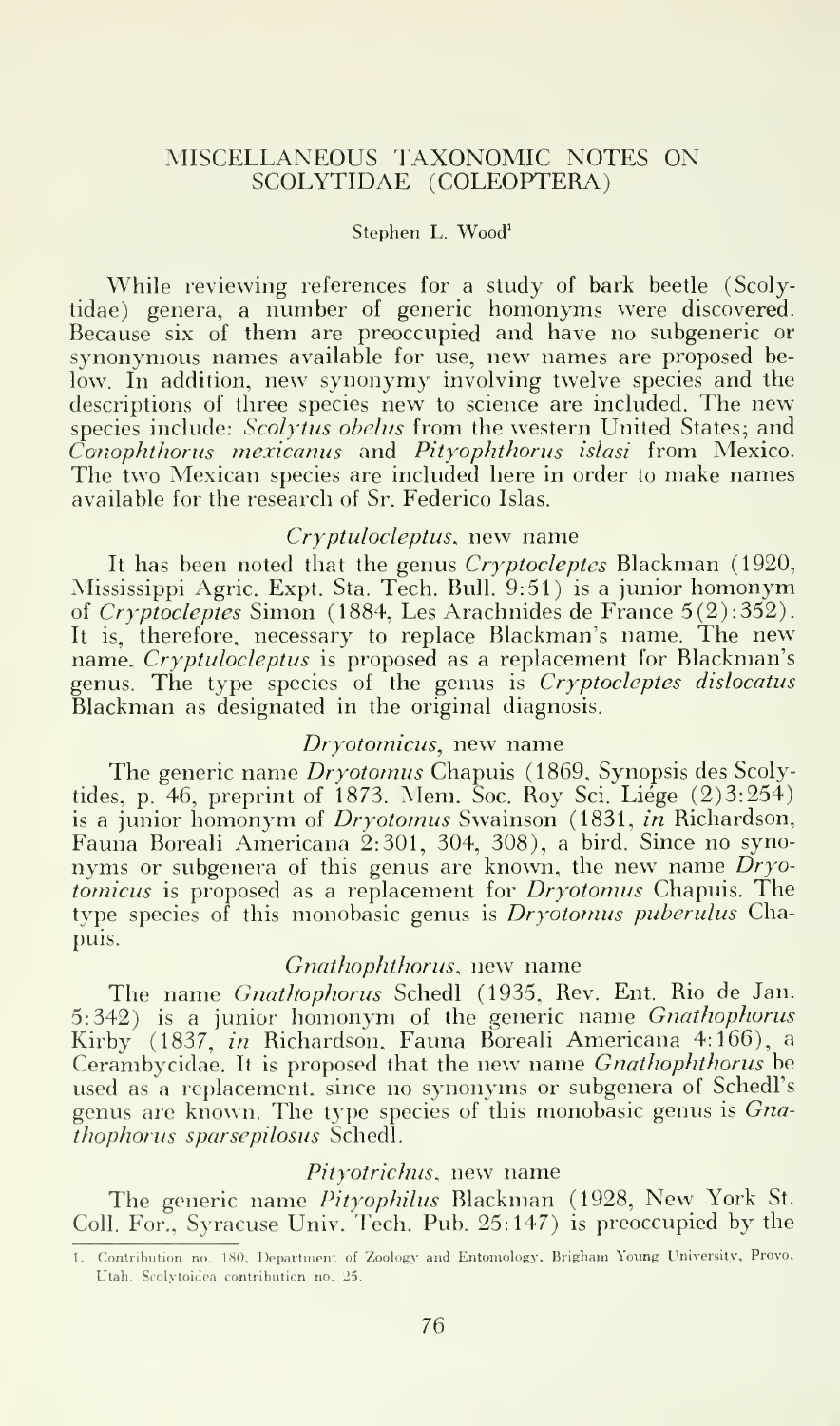older name Pityophilus Brullé (1884, Hist. Nat. Ins., Coleopt. 6(1): 75), <sup>a</sup> Staphylinidae. Since synonyms are unknown for this genus, the new name Pityotrichus is proposed as <sup>a</sup> replacement for Blackman's genus. The type species of this monobasic genus is *Pityophilus* barbatus Blackman.

# Styracoptinus, new name

Because the generic name Styracopterus Blandford (1896, Ann. Mag. Nat. Hist., ser. 6, 17:323) is a junior homonym of Styracapterus Traquair (1890, Ann. Mag. Nat. Hist., ser. 6, 6:492), a fossil fish, it must be replaced. The new name Styracoptinus is proposed as a replacement for Blandford's genus. The type species of this monobasic genus is Styracopterus murex Blandford.

# Tozophthorus, new name

The name Toxophorus Eggers (1920, Ent. Blätter 16:119) is a junior homonym of the genus Toxophorus Schoenherr (1836, Genera et Species Curculionidum 3(1):371), <sup>a</sup> Curculionidae. The new name Toxophthorus is proposed as <sup>a</sup> replacement for Eggers' genus. The type species of this monobasic genus is Toxophorus africanus Eggers.

# Pteleobius Bedel

Schedl (1959, Ent. Blätter 55:41) placed Pteleobius Bedel (1888, Ann. Soc. Ent. France, hors ser., 6:392, 393, 411) in synonymy under the older name *Acrantus* Broun (1882, Ann. Mag. Nat. Hist., ser. 5. 9:409). He did not note, however, that Acrantus Broun is a junior homonym of Acrantus Wagler (1830, Natürliches System der Amphibien, p. 154), <sup>a</sup> reptile. If the synomymy proposed by Schedl is correct, the name Pteleobius Bedel automatically becomes the valid name for this genus. However, since basic differences exist between the European Pteleobius and the New Zealand Acrantus the synonymy cannot be recognized and it is necessary to find another name for Broun's genus.

## Dendrotrupes Broun

As indicated above, the name Acrantus is pre-occupied. Acrantus was a replacement for the monobasic homonym Homarus Broun; it included one New Zealand species, mundulus Broun. In 1895, Broun described a second species, *opacus*, in this genus. Broun (1881. Man. New Zealand Coleopt.. p. 741) also described the genus Dendrotrupes with the New Zealand species costiceps Broun as the type species (Hopkins, 1915, Proc. U. S. Natl. Mus. 48:120). Since speci mens of Acrantus opacus and of Dendrotrupes costiceps received from the British Museum unquestionably are congeneric, and as suming that Broun was correct in placing opacus and the type species mundulus in the same genus, Acrantus and Dendrotrupes are synonymous. In view of the unavailability of Acrantus, Dendrotru*pes* is the valid name for this genus. This genus differs from Pteleobius by the absence of pronotal asperities in both sexes, by the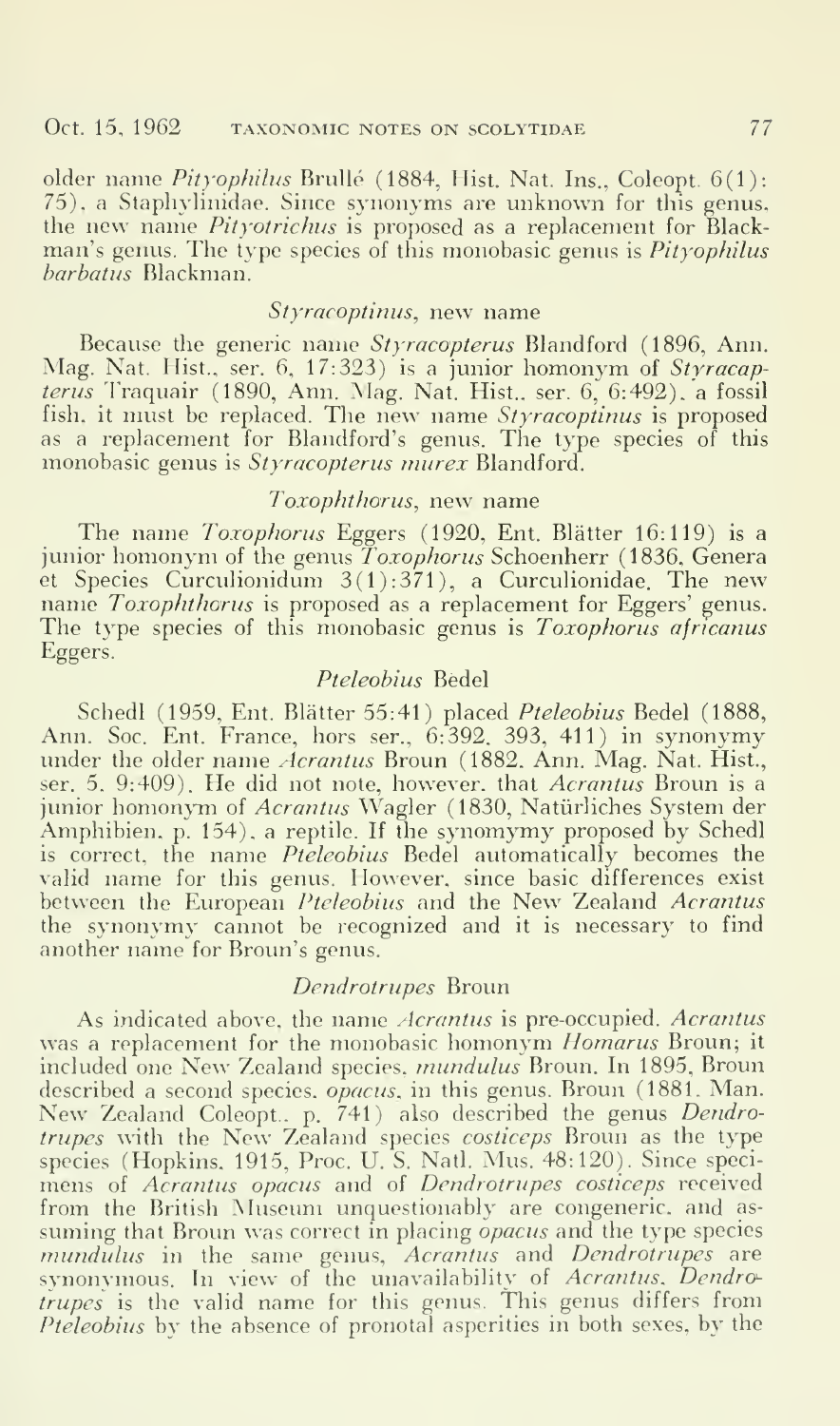rather deeply excavated male frons, and by a number of less obvious characters.

## Cryptocarenus heveae (Hagedorn)

Authentic specimens of this species (Hagedorn, 1912, Rev. Zool. Africaine 1:338), from Africa, in the Eggers collection at the U. S. National Museum, were compared to the type of Tachyderes parvus Blackman (1943, Jour. Washington Acad. Sci. 33:36). These speci mens undoubtedly belong to the same species.

# Hypothenemus beameri Wood

The type of *Stephanoderes gossyppi* Hopkins 1915, U.S. Dept. Agric. Sec. Rept. 99:25) was examined and compared to paratypes of *Hypothenemus beameri* Wood (1954, Univ. Kansas Sci. Bull. – 36:1056). Ihe specimens were identical in all respects. Since the name  $Hypothenemus gossyppi$  Sampson (? nomen nudum) appears in the literature, my name is used provisionally.

# Loganius ficus Schwarz

The types of Loganius ficus Schwarz (1895, Proc. Ent. Soc. Washington 3:44) and of Ceratolepsis nubilus Blackman (1943, Proc. U. S. Nat. Mus. 94:380) were examined and found to represent the same species. Blackman's name should be placed in synonymy.

# Stephonoderes congonus Hagedorn

The type of Stephanoderes africanus Hopkins (op. cit., p. 30) was compared to Eggers' homotype of Stephanoderes congonus Hagedorn (1912, Rev. Zool. Africaine 1(3):337) that was lebeled "D. O. Afr., Amani, Eichelbaum Ig. 1:03, Coll. Hagedorn 1915." These specimens were found to be identical. If the comparisons of Hagedorn and of Eggers are correct, these species are synonymous.

## Stephanoderes differens Hopkins

The type of Stephanoderes differens Hopkins (op. cit., p. 25) and specimens in the U. S. National Museum labeled "type" and "cotype'' of *Stephanoderes amazonicus Eggers* (1934, Ent. Blätter – 30:78) were compared and found to represent the same species .

# Stephanoderes ferrugineus Hopkins

The types of Stephanoderes ferrugineus Hopkins {op. cit., p. 29) and of Stephanoderes fiebrigi Hopkins (op. cit., p. 27) were compared directly and found to be synonymous. The option available to me as the first revisor in selecting <sup>a</sup> name for this species is here exercised in favor of *ferrugineus*, although *fiebrigi* has page priority.

# Stephonoderes liberiensis Hopkins

The type of *Stephanoderes liberiensis* Hopkins (*op. cit.*, p. 31) was compared to a cotype of Stephanoderes theobromae Eggers (1932, Rev. Zool. Bot.  $\text{Air. 22}(3):32$ ) and found to be identical.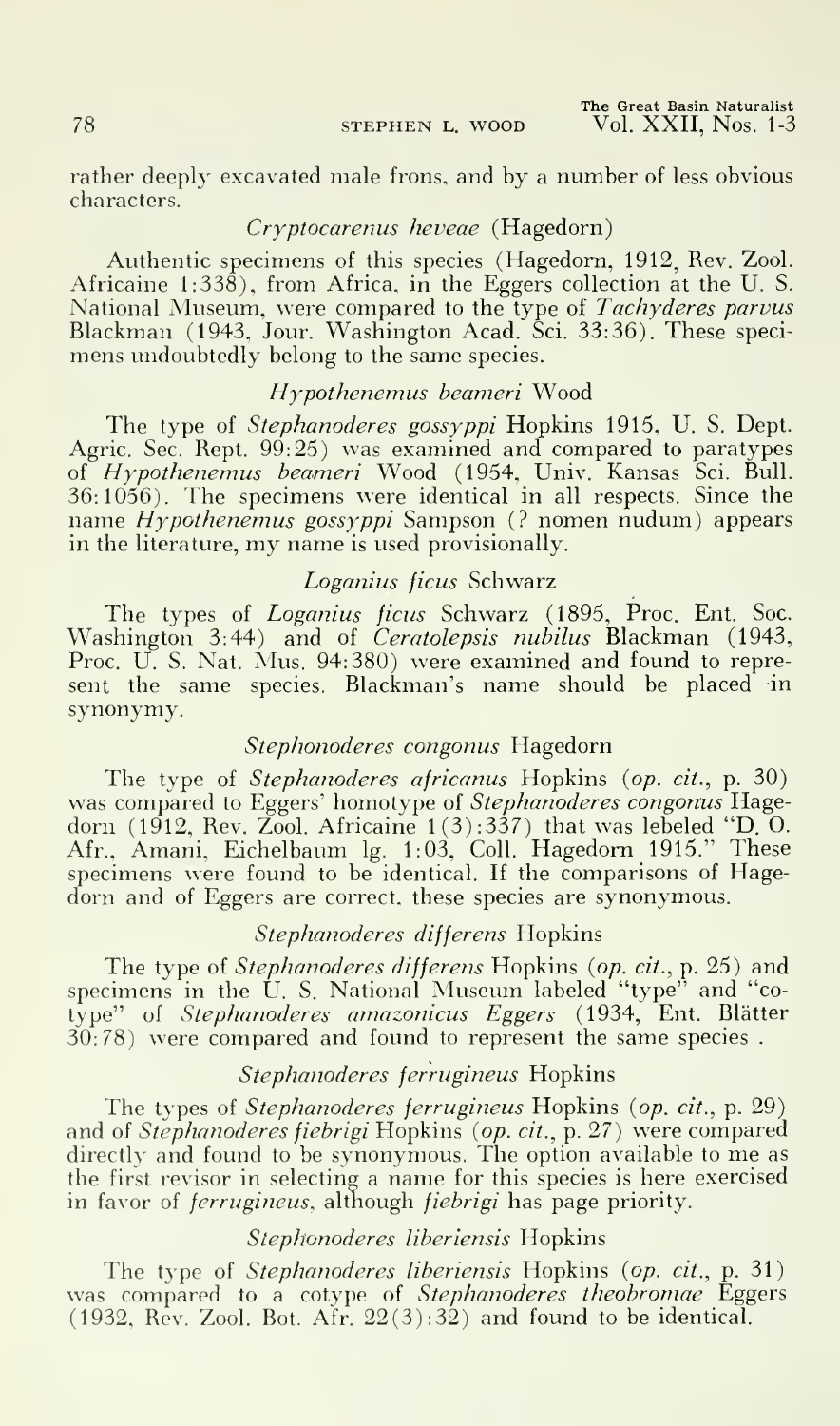## Oct. 15, 1962 TAXONOMIC NOTES ON SCOLYTIDAE 79

## Stephanoderes setosus Eichoff

A specimen of Stephanoderes setosus Eichhoff (1867, Berliner Ent. Zeitschr., p. 391), in the Eggers collection at the U.S. National Museum that was compared to the type by Eggers, was compared directly to cotypes of *Stephanoderes javanus* Eggers (1908, Ent.  $\qquad$ Blätter 4:215), of *Stephanoderes banensis Eggers* (1922, Ent. Blätter 18:167), and of Stephanoderes subagnatus Eggers (1940, Rev. Zool. Bot. Afr. 33:101). All four were found to represent the same species.

## Xyleborus howardi Hopkins

The type of  $X$ yleborus howardi Hopkins (op. cit., p. 65) and  $X$ yleborus fitchi Hopkins (op. cit., p. 66) were compared directly and were found to be identical in all essential characters.

#### Xyleborus saxeseni (Ratzeburg)

Representatives of several series of this species (Ratzeburg, 1837, Die Forst-Insekten 1:67) from Europe and North America were compared to the types of *Xyleborus quercus* Hopkins, *pecanis* Hopkins and *floridensis* Hopkins (op. cit., p. 63). All three of Hopkins' specimens unquestionably belong to *saxeseni*.

# Xyleborus sharpae Hopkins

The type of  $X$ yleborus sharpae Hopkins (op. cit., p. 63) and a cotype of  $X$ yleborus schreineri Eggers (1920, Ent. Blätter 16:115) were compared and found to synonymous.

## Xyleborus theobromae (Hopkins)

The type of *Theoborus theobromae* Hopkins (op. cit., p. 57) was compared to a cotype of Xyleborus pseudococcotrypes Eggers (1941, Arb. Morph. Tax. Ent. Berlin 8:105). Only one species is represented by these specimens.

## Xylosandrus zimmermanni (Hopkins)

The species, described as Anisandrus zimmermanni Hopkins (op. cit.,  $\hat{p}$ . 68) should be transferred to  $Xy$ losandrus. This species has been taken at Sebring. Florida, from Ardesia sp. and Ocotea catesbiana since its description.

## Conophthorus mexicanus, n. sp.

This species is very closely allied to *ponderosae* Hopkins, but is larger and has the elytral declivity much more strongly impressed.

Male.— Length 3.7 mm. (paratypes 3.4 - 4.2). 2.3 times as long as wide; body color very dark brown.

Frons convex, feebly, transversely impressed near upper level of eyes; a broad, weak median carina on lower half; surface almost smooth, finely, rather sparsely punctured. Antennal club 1.2 times as long as wide, the sutures about as in *ponderosae*.

Pronotum slightly wider than long (1.06 times), the outline as in ponderosae; summit on basal third, finely asperate from anterior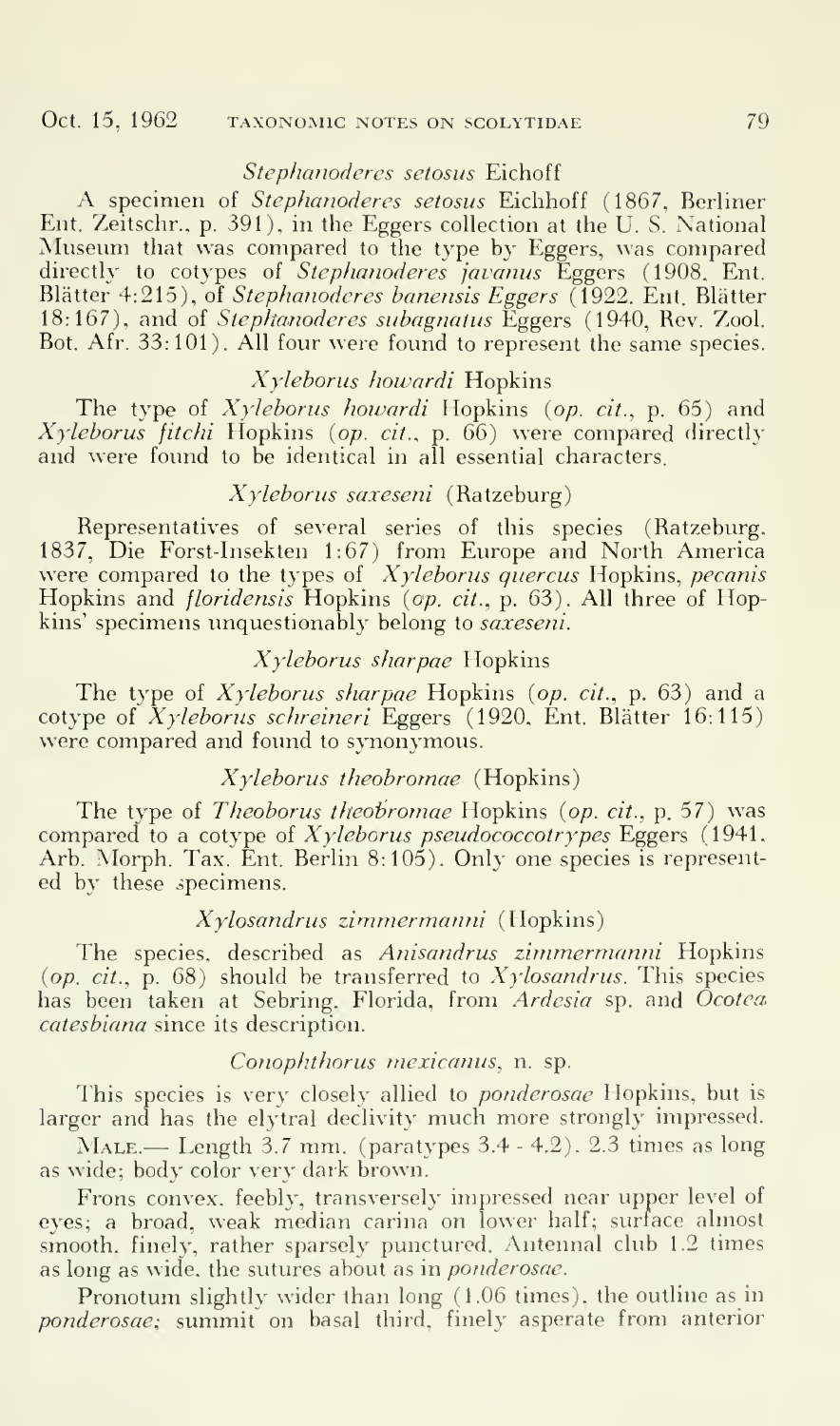The Great Basin Naturalist 80 STEPHEN L. WOOD Vol. XXII, Nos. 1-3

margin to summit on disc and to base laterally; basal area of disc rather coarsely, closely punctured.

Elytra 1.6 times as long as wide, the sides very slightly arcute, rather broadly rounded behind; only the first striae weakly impressed, the punctures small, confused with the equally large interstrial punctures; surface smooth, shining. Declivity moderately steep, deeply bisculcate; sutural interstriae moderately, rather sharply elevated and bearing a row of rather coarse, close tubercles; inter space two strongly impressed, smooth, shining, impunctate; inter space three very strongly elevated, the elevation much higher than that of sutural interspace, bearing a row of about eight rather coarse teeth; the sulcus considerably deeper than in previously known Conophthorus species; strial punctures obsolete on declivity. Vesti ture of fine, moderately long hair; slightly longer and more abundant on sides.

FEMALE.— Larger (4.2 mm.), the pronotum a little more coarsely sculptured, and the declivity more shallow and more finely sculptured, otherwise similar to male.

Type Locality.— Necaxa, Puebla, Mexico.

Host.— *Pinus* sp.

Type Material.— The male holotype, female allotype and four paratypes were taken at the type locality on March 17, 1960. by J. Carrillo, from pine cones. The holotype, allotype and one para type are in my collection; two paratypes are in the U. S. National Museum, and one paratype is in the collection of Federico Islas.

# Pityophthorus islasi, n. sp.

Evidently the only previously described species in this section of Blackman's Group V is *auctor* Blackman. This species, however, is larger and has different declivital sculpture.

Female.— Length 2.44 mm. (paratypes 2.5 - 2.7). 2.3 times as long as wide; body color dark brown, the elytra usually reddish brown.

Frons weakly convex over a broad area, shallowly, broadly, trans versely impressed between upper margins of eyes; surface smooth, brightly shining, with numerous fine, deep, rather close punctures; vestiture fine, inconspicuous, moderately long, a few hairs a little longer near periphery. Antennal club longer than wide, the sutures moderately arcuate.

Pronotum equal in length and width, widest at base; weakly arcuate and converging anteriorly to well developed lateral constriction just behind anterior margin; summit about one-third from base, indefinite; asperities confused, moderately narrow on anterior half, gradually decreasing posteriorly to punctured area behind summit, the punctures moderately fine, deep, rather close, the surface between punctures subreticulate with minute points visible; a broad, indistinct median ridge visible behind summit; vestiture hairlike, scanty. limited to sides.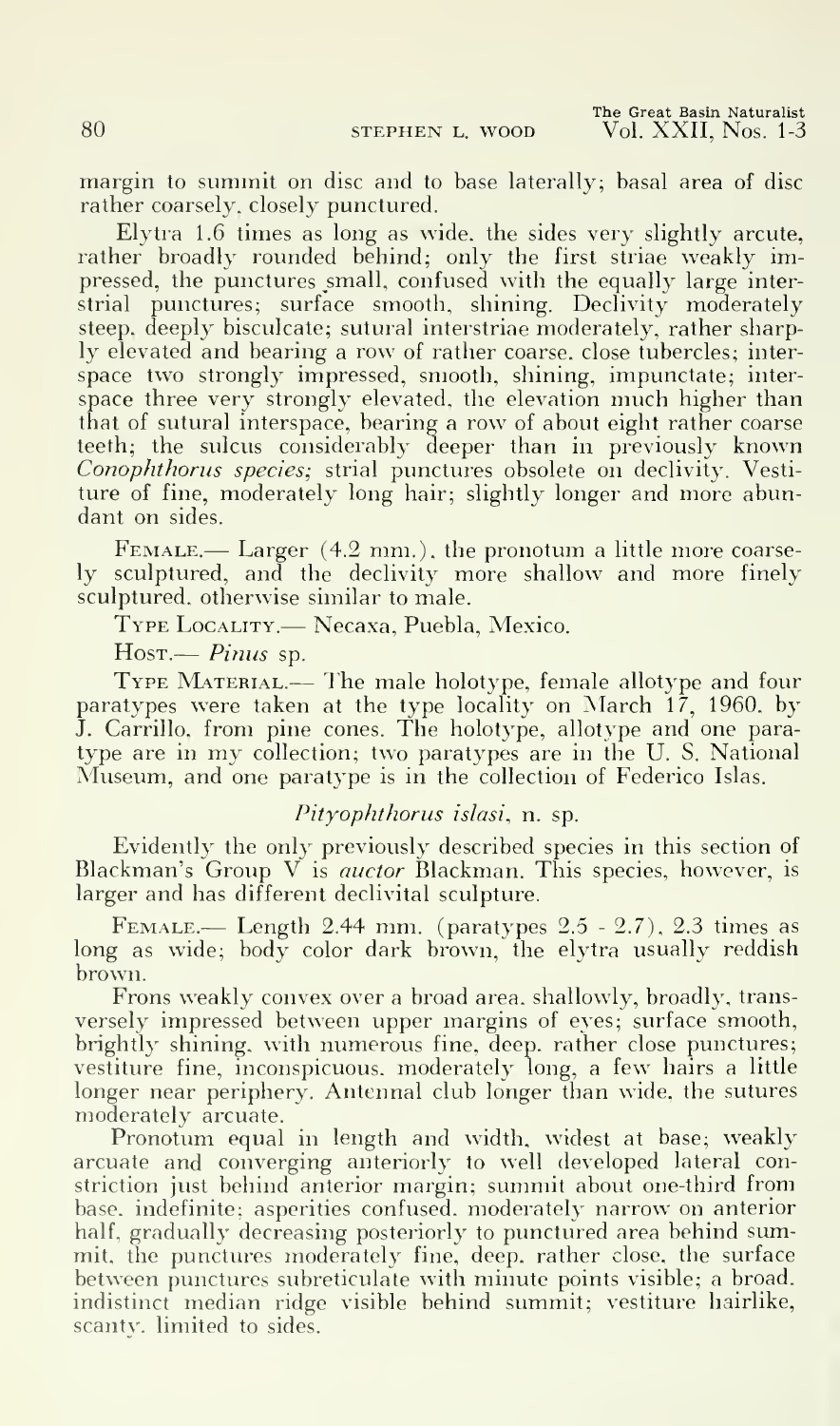Elytra 1.5 times as long as wide, the sides almost straight and subparallel on basal three-fourths then very broadly rounded behind; striae and interstriae indistinguishable on anterior half, the punctures distinct, moderately large, confused, the surface between punctures smooth, shining, with numerous minute points. Declivity steep, convex; punctures of striae one and two in rows, one slightly impressed, the punctures rather deep, all at least half as large as those on disc; sutural interspace abruptly, weakly, broadly elevated; interspace two flat, wide above, rather strongly tapered, narrow below, the surface impunctate except near upper and lower margins of declivity, bearing numerous minute points; interspace three very slightly raised on its lateral half, the punctures feebly to not at all subgranulate, Vestiture moderately abundant, hairlike, each seta slightly longer than the distance between rows of setae.

MALE.— Similar to female except frons deeply excavated from eye to eye from upper level of eyes almost to epistomal margin, the excavation divided by a median carina that ends tooth-like on epistomal margin, the surface punctures rather coarse.

Type Locality.— Temascaltepec, Mexico, Mexico.

Host.— Pinus oocarpa.

TYPE MATERIAL.— The female holotype, male allotype and three paratypes were collected at the type locality on August 17, 1960. The species is named for its collector Sr. Federico Islas. The holotype, allotype and one paratype are in my collection; one paratype is in the U. S. National Museum, and one is in the collection of Federico Islas.

## Scolytus obelus, n. sp.

This species appears to be more closely allied to subscaber Leconte and *ventralis* Leconte than to other known species. It differs, however, by the smaller size, by the more strongly convex male frons, and by the very different spine on the second abdominal segment of the male.

 $MALE.$ — Length 2.1 mm. (paratypes  $2.0 - 2.4$ ), 2.1 times as long as wide; body color very dark brown.

Frons strongly convex between upper level of eyes and above, flattened on <sup>a</sup> rather limited area below; surface convergently punctate-aciculate; vestiture sparse, rather short. Eye and antenna as in allied species.

Pronotum 1.1 times as wide as long; general outline as in robustus Blackman; surface smooth and shining except for <sup>a</sup> few minute points, with rather sparse, moderately small oval punctures, the punctures very slightly larger and deeper laterally; vestiture consisting of a few hairs on anterior and lateral margins.

Elytra 1.1 times as long as wide. 1.3 times as long as pronotum; sides straight and subparallel on basal three-fourths, then very broadly rounded behind (almost straight), with <sup>a</sup> slight dehiscence